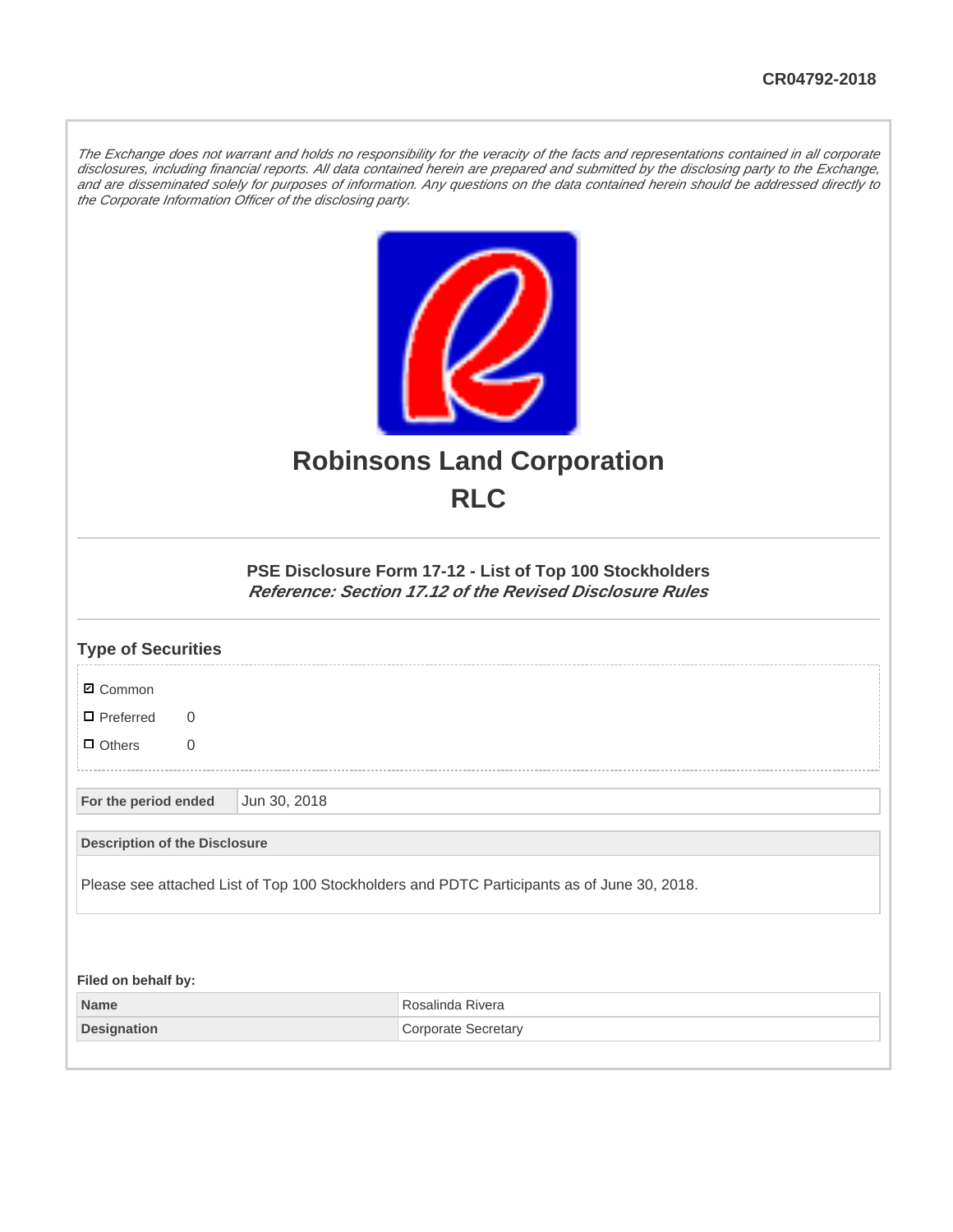Robinsons Land Corporation List of Stockholders as of June 30, 2018

|                |               | Count Stockholder # Stockholder Name             |           | Nationality Number Of Shares Percentage |                       |
|----------------|---------------|--------------------------------------------------|-----------|-----------------------------------------|-----------------------|
|                | 10000231259   | J. G. SUMMIT HOLDINGS, INC.                      | PH        | 2,496,114,787.00                        | 48.0592 %             |
| $\overline{c}$ |               | <b>PCD NOMINEE CORP</b>                          | OA        | 1,227,146,119.00                        | 23.6270 %             |
| 3 <sup>1</sup> |               | PCD NOMINEE CORP                                 | PH        | 765,255,748.00                          | 14.7339 %             |
|                | 41800300321   | JG SUMMIT HOLDINGS, INC.                         | PH        | 670,692,099.00                          | 12.9132 %             |
|                | 50000231065   | <b>ELIZABETH YU</b>                              | PH        | 8,737,200.00                            | $0.1682\%$            |
|                | 60000231296   | JOHN GOKONGWEI JR.                               | PH        | 8,124,721.00                            | $0.1564\sqrt{ }$ %    |
|                | 70000230936   | <b>CEBU LIBERTY LUMBER</b>                       | PH        | 2,203,200.00                            | $0.0424$ %            |
|                | 80000231271   | JAMES L. GO                                      | PH        | 2,139,011.00                            | $0.0412\frac{8}{6}$   |
|                | 90000231070   | ELIZABETH Y. GOKONGWEI AND/OR JOHN GOKONGWEI JR. | PH        | 988,000.00                              | $0.0190\%$            |
|                | 100000231660  | <b>QUALITY INVESTMENTS &amp; SEC. CORP.</b>      | PH        | 904,200.00                              | $0.0174$ %            |
|                | 11 0000231179 | <b>FREDERICK DY GO</b>                           | PH        | 700,001.00                              | $\overline{0.0135}$ % |
|                | 12 0000230787 | ALBERTO MENDOZA AND/OR JEANIE MENDOZA            | PH        | 532,800.00                              | $0.0103\%$            |
|                | 130000231071  | <b>ELIZABETH YU GOKONGWEI</b>                    | PH        | 499,500.00                              | $0.0096$ %            |
|                | 14 0000231725 | <b>ROBINA YU GOKONGWEI</b>                       | PH        | 360,000.00                              | $0.0069$ %            |
|                | 15 0000231761 | SAMUEL C. UY                                     | PH        | 324,000.00                              | $0.0062\%$            |
|                | 16 0000231298 | JOHN L. GOKONGWEI JR.                            | PH        | 300,000.00                              | $0.0058\%$            |
|                | 17 1800300367 | <b>FREDERICK D. GO</b>                           | PH        | 286,026.00                              | $0.0055$ %            |
|                | 180000231601  | <b>ONG TIONG</b>                                 | PH        | 204,996.00                              | $0.0039$ %            |
|                | 190000231400  | <b>LISA YU GOKONGWEI</b>                         | PH        | 180,000.00                              | $\overline{0.0035}$ % |
|                | 200000231131  | FEBTC #103-00507                                 | PH        | 156,240.00                              | $0.0030\%$            |
|                | 21 0000231168 | <b>FRANCISCO L. BENEDICTO</b>                    | PH        | 150,000.00                              | $0.0029$ %            |
|                | 22 0000230958 | CHING TIONG KENG AND/OR CYNTHIA D. CHING         | PH        | 150,000.00                              | $0.0029$ %            |
|                | 230000230865  | <b>ARTHUR C. UY</b>                              | PH        | 144,000.00                              | $0.0028$  %           |
|                | 24 0000230932 | CATALINO MACARAIG JR. AND/OR ARACELI MACARAIG    | PH        | 140,000.00                              | $0.0027$ %            |
|                | 25 0000231303 | <b>JOLLY TING</b>                                | PH        | 136,800.00                              | $0.0026$ %            |
|                | 26 0000230957 | <b>CHING TIONG KENG</b>                          | PH        | 133,200.00                              | $0.0026$ %            |
|                | 27 0000230849 | <b>ANTONIO S. TANJANGCO</b>                      | PH        | 126,599.00                              | $0.0024$ %            |
|                | 28 0000231051 | <b>EDWIN B. LIM</b>                              | PH        | 120,000.00                              | $0.0023$  %           |
|                | 29 0000231142 | FERDINAND CO AND/OR CHRISTOPHER CO               | PH        | 120,000.00                              | $0.0023$  %           |
|                | 30 0000231837 | <b>VICKY L. CHAN</b>                             | PH        | 106,600.00                              | $0.0021$ \%           |
|                | 31 0000231180 | G & L SECURITIES CO. INC.                        | PH        | 102,600.00                              | $\overline{0.0020}$ % |
|                | 32 0000231165 | <b>FRANCISCO ASALDO UY</b>                       | PH        | 100,000.00                              | $\overline{0.0019}$ % |
|                | 330000231280  | JENNIFER C. LIM AND/OR JEFFREY C. LIM            | PH        | 100,000.00                              | $0.0019$ %            |
|                | 34 0000230987 | <b>CRISTINO L. PANLILIO</b>                      | PH        | 96,000.00                               | $\overline{0.0018}$ % |
|                | 35 0000231680 | RAMON L. CHIU                                    | PH        | 90,285.00                               | $0.0017$ %            |
|                | 36 0000231662 | R. COYIUTO SECURITIES, INC.                      | <b>PH</b> | 82,000.00                               | $0.0016$ %            |
|                | 37 0000231811 | <b>TERESITA T. QUAZON</b>                        | PH        | 78,000.00                               | $0.0015$ %            |
|                | 38 0000231370 | <b>KHOON POI</b>                                 | PH        | 73,200.00                               | $0.0014$ %            |
|                | 39 0000230815 | <b>ANANDRAM DARGANI</b>                          | PH        | 72,228.00                               | $0.0014$ %            |
|                | 40 0000231004 | DAPHNE AILEEN TAN CHUA                           | PH        | 72,000.00                               | $0.0014$ %            |
|                | 41 0000231067 | <b>ELIZABETH LIM TAN</b>                         | US        | 72,000.00                               | $0.0014$ %            |
|                | 42 0000231184 | <b>GENEVIEVE LIM TAN</b>                         | PH        | 72,000.00                               | $0.0014$ %            |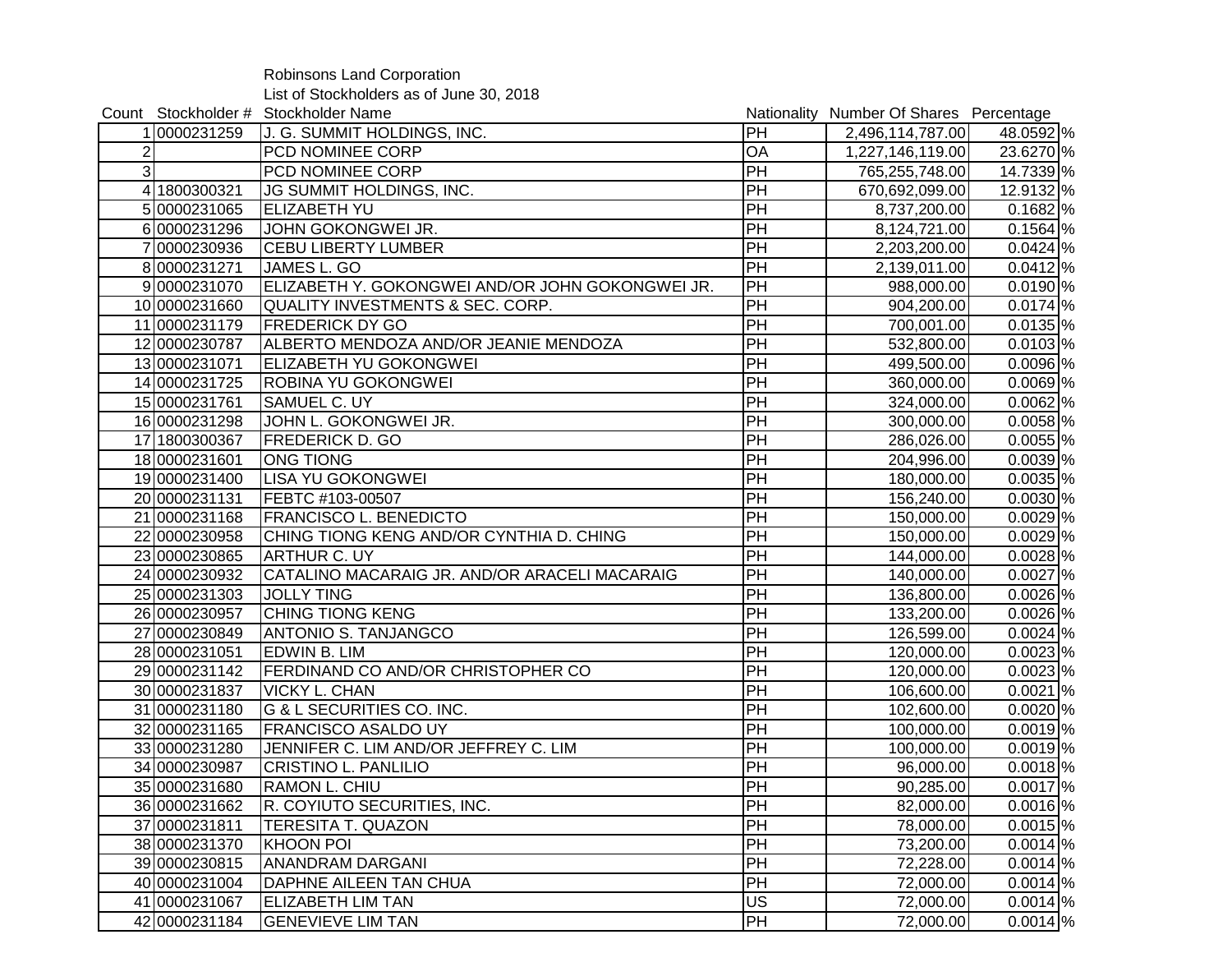| 43 0000231794                  | <b>SUSANA TAN LEE</b>                                          | PH              | 72,000.00              | $0.0014$ %               |
|--------------------------------|----------------------------------------------------------------|-----------------|------------------------|--------------------------|
| 44 0000231392                  | <b>LILY ANN LIM TAN</b>                                        | PH              | 72,000.00              | $0.0014$ %               |
| 45 0000231354                  | <b>JUANITO CUASON</b>                                          | PH              | 68,617.00              | $0.0013$ %               |
| 46 0000231539                  | MICHAEL CHAN                                                   | PH              | 65,000.00              | $0.0013$ %               |
| 47 0000231214                  | <b>HAMAHATA TAKERO</b>                                         | JP              | 60,000.00              | $\overline{0.0012}$ %    |
| 48 0000230799                  | ALFREDO Y. NGOCHUA                                             | PH              | 54,000.00              | $\overline{0.0010}$ %    |
| 49 0000231012                  | DEE KWAN YAN AND/OR CHRISTINA DEE                              | PH              | 50,000.00              | $0.0010$ %               |
| 500000231364                   | <b>KAREN CHOA</b>                                              | PH              | 50,000.00              | $0.0010\%$               |
| 51 0000231838                  | <b>VICTOR GAN SY</b>                                           | PH              | 50,000.00              | $0.0010$ %               |
| 52 0000231759                  | <b>SABAS SUAREZ</b>                                            | PH              | 49,200.00              | $0.0009\%$               |
| 53 0000231397                  | LINDA ROSE NG KAWSEK                                           | PH              | 48,600.00              | $0.0009$ %               |
| 54 0000231621                  | <b>PATRICK NGOCHUA</b>                                         | $\overline{PH}$ | 48,000.00              | $0.0009$ %               |
| 55 0000231728                  | <b>RODERICK M. GRACIA</b>                                      | PH              | 48,000.00              | $0.0009$ %               |
| 56 0000231372                  | L. M. GARCIA & ASSOCIATES INC.                                 | PH              | 48,000.00              | $0.0009$ %               |
| 57 0000231273                  | JANET CO LEY                                                   | PH              | 48,000.00              | $0.0009\%$               |
| 58 0000231107                  | ESTRELLA GO CO AND/OR FERDINAND CO                             | PH              | 48,000.00              | $0.0009\%$               |
| 59 0000230794                  | ALEXANDER C. UY                                                | PH              | 48,000.00              | $\overline{0.0009}$ %    |
| 60 0000231466                  | MANUEL B. ZAMORA JR.                                           | PH              | 47,400.00              | $0.0009\%$               |
| 61 0000230885                  | <b>BEBE YU GO</b>                                              | PH              | 46,400.00              | $0.0009$ %               |
| 620000231069                   | <b>ELIZABETH M. ZARATE</b>                                     | $\overline{PH}$ | 42,000.00              | $0.0008\%$               |
| 630000231808                   | TERESITA C. DELGADO-VILLONCO                                   | PH              | 40,500.00              | $0.0008$ %               |
| 64 0000231798                  | <b>SYLVESTER S.K. HUNG</b>                                     | UK              | 40,000.00              | $0.0008$ %               |
| 65 0000231615                  | PAN-ASIA SECURITIES CORP.                                      | PH              | 40,000.00              | $0.0008$ %               |
| 66 0000231064                  | <b>ELIZABETH GOKONGWEI</b>                                     | PH              | 40,000.00              | $0.0008$ %               |
| 67 0000230768                  | A. ANGEL S. TANJANGCO                                          | PH              | 38,500.00              | $0.0007\%$               |
| 68 0000230844                  | <b>ANTONIO COJUANGCO</b>                                       | PH              | 36,000.00              | $0.0007$ %               |
| 69 0000231097                  | <b>ERNESTO CAYETANO</b>                                        | PH              | 36,000.00              | $0.0007\%$               |
| 70 0000231673                  | R.J. DEL PAN AND COMPANY                                       | $\overline{PH}$ | 36,000.00              | $0.0007\%$               |
| 710000231702                   | <b>RENEE D. RUBIO</b>                                          | $\overline{PH}$ | 36,000.00              | $0.0007$ %               |
| 72 0000231396                  | LIN LIN G. CHUNG                                               | PH              | 36,000.00              | $0.0007$ %               |
| 730000231418                   | <b>LUCIO YAN</b>                                               | PH              | 36,000.00              | $0.0007$ %               |
| 74 0000231800                  | TAKASAGO TRADING CORP. INC.                                    | $\overline{PH}$ | 36,000.00              | $0.0007$ %               |
| 75 0000231545                  | MIGUEL O. COJUANGCO                                            | $\overline{PH}$ | 35,000.00              | $0.0007$ %               |
| 76 0000231011                  | DEBBIE C. GOH                                                  | PH<br>PH        | 35,000.00              | $0.0007$ %               |
| 77 0000231043<br>78 0000231703 | <b>EDMUNDO MADRAZO</b><br>RENEE D. RUBIO AND/OR CESAR A. RUBIO | PH              | 32,500.00              | $0.0006$ %<br>$0.0006$ % |
| 79 0000231430                  | M.E. HOLDING CORPORATION                                       | PH              | 32,400.00<br>31,500.00 | $0.0006$ %               |
| 80 0000231535                  | MERCURY GROUP OF COMP. INC.                                    | PH              | 31,500.00              | $0.0006$ %               |
| 81 0000231828                  | URBANCORP INVESTMENTS INC.                                     | PH              | 31,500.00              | $0.0006$ %               |
| 82 0000231237                  | HYDEE MANAGEMENT & RESOURCE CORPORATION                        | PH              | 31,200.00              | $0.0006$ %               |
| 830000231611                   | PACIFICO B. TACUB                                              | PH              | 30,669.00              | $0.0006$ %               |
| 84 0000231600                  | <b>ONG KONG PO</b>                                             | PH              | 30,000.00              | $0.0006$ %               |
| 85 0000231216                  | <b>HAO WEE</b>                                                 | PH              | 30,000.00              | $0.0006$ %               |
| 86 0000231094                  | ERIC VILLAFRANCA AND/OR CECILIA CRUCENA                        | PH              | 30,000.00              | $0.0006$ %               |
| 87 0000230887                  | BELSON SECURITIES, INC.                                        | PH              | 30,000.00              | $0.0006$ %               |
| 88 0000231570                  | <b>NELSON LIM</b>                                              | PH              | 28,800.00              | $0.0006$ %               |
| 89 0000231892                  | YOUNG, ELVIS YOUNG OR ELEANOR                                  | PH              | 28,800.00              | $0.0006$ %               |
|                                |                                                                |                 |                        |                          |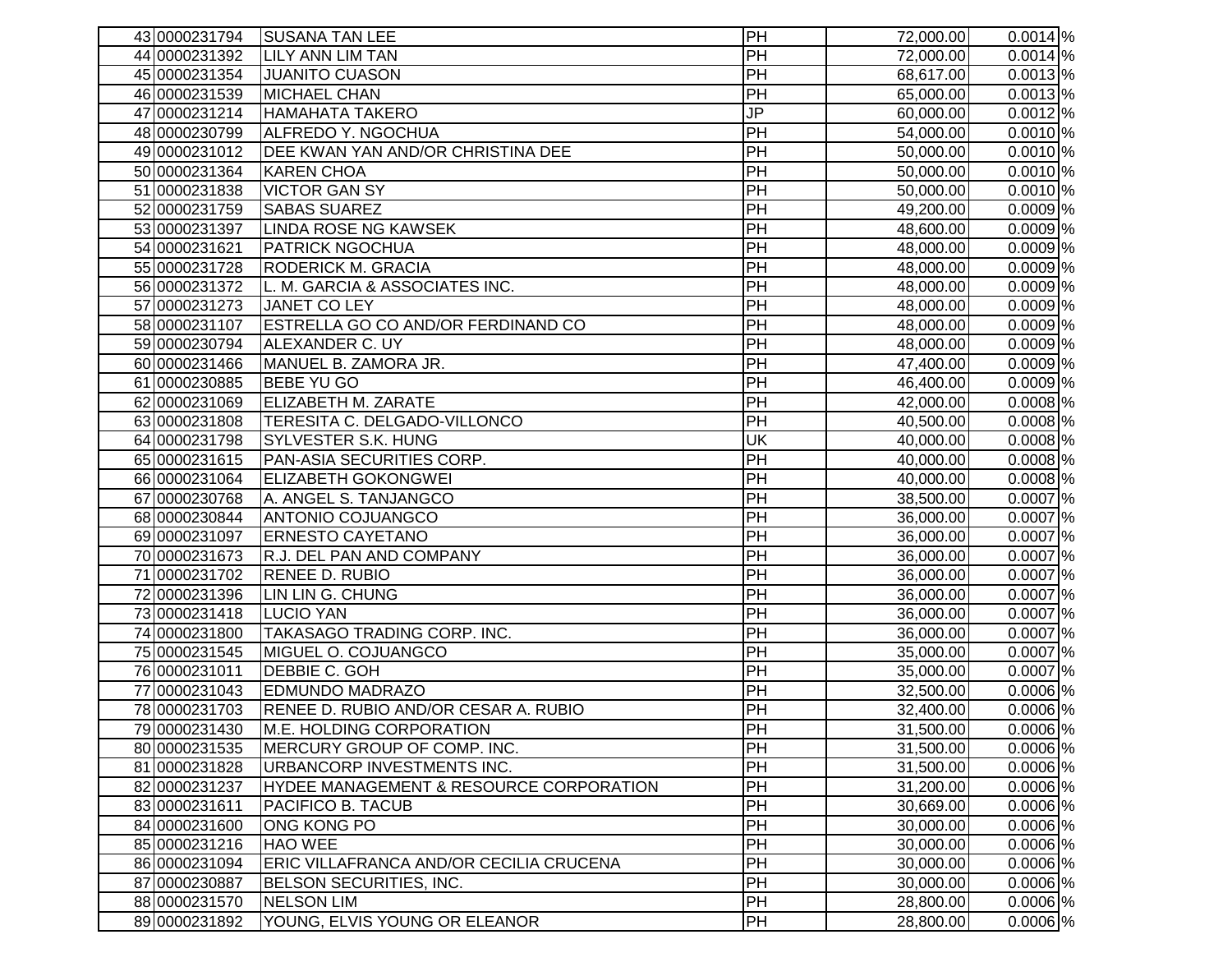| 90 0000231825  | UBP TA#210-50078-8                        | PH         | 28,000.00 | $0.0005$ %  |
|----------------|-------------------------------------------|------------|-----------|-------------|
| 91 0000231285  | <b>JESUS F. ZARANDIN</b>                  | <b>PH</b>  | 26,400.00 | $0.0005$ %  |
| 92 0000231243  | <b>INDOSUEZ MLA A/C 10849</b>             | <b>UK</b>  | 26,000.00 | $0.0005$ %  |
| 93 0000231169  | FRANCISCO ORTIGAS SEC., INC. A/C NO. 3633 | IPH        | 26,000.00 | $0.0005$ %  |
| 94 0000231860  | <b>WARD MANAGEMENT CORPORATION</b>        | PH         | 25,000.00 | $0.0005$ %  |
| 95 0000231603  | ORIENTRADE SECURITIES INC.                | IPH.       | 25,000.00 | $0.0005$ %  |
| 96 0000231560  | <b>MURIEL SY</b>                          | IPH        | 24,000.00 | $0.0005$ %  |
| 97 0000231636  | <b>IPETER C. L. YU</b>                    | <b>IPH</b> | 24,000.00 | $0.0005$ %  |
| 98 0000231735  | <b>ROMAN T. YAP</b>                       | IPH.       | 24,000.00 | $0.0005$  % |
| 99 0000231233  | HONORIO REYES-LAO                         | IPH        | 24,000.00 | $0.0005$ %  |
| 100 0000231359 | JULIO O. SY SR.                           | PH         | 24,000.00 | $0.0005$ %  |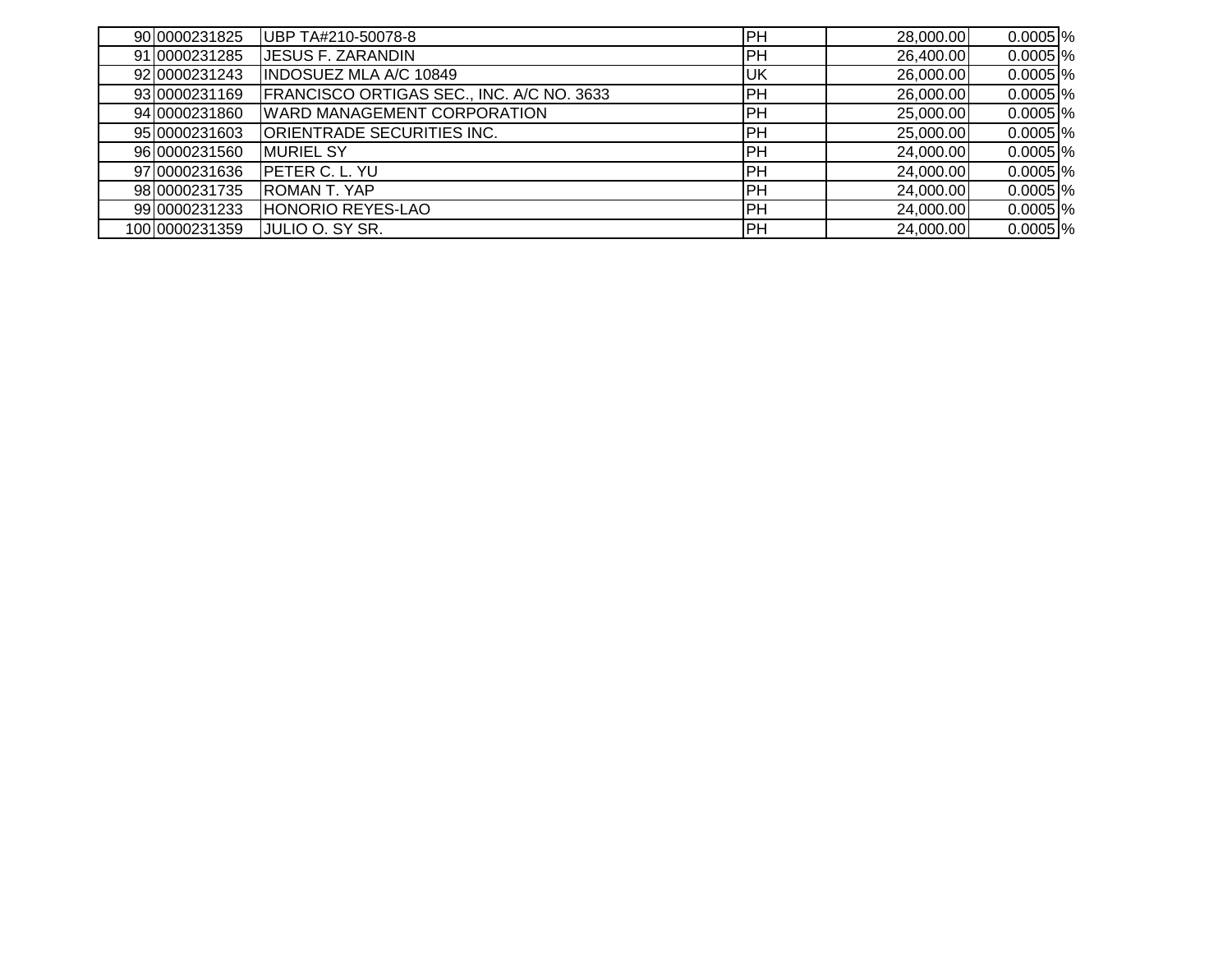## **OUTSTANDING BALANCES FOR A SPECIFIC COMPANY**

## Company Code - RLC000000000 ROBINSON LAND CORPORATION

| Business Date: June 29, 2018<br><b>BPNAME</b>                | <b>HOLDINGS</b> |
|--------------------------------------------------------------|-----------------|
| DEUTSCHE BANK MANILA-CLIENTS A/C                             | 667,114,816     |
| THE HONGKONG AND SHANGHAI BANKING CORP. LTD. -CLIENTS' ACCT. | 459,927,005     |
| CITIBANK N.A.                                                | 346,946,800     |
| GOVERNMENT SERVICE INSURANCE SYSTEM                          | 101,047,535     |
| THE HONGKONG AND SHANGHAI BANKING CORP. LTD. -CLIENTS' ACCT. | 100,284,676     |
| STANDARD CHARTERED BANK                                      | 67,411,945      |
| <b>SOCIAL SECURITY SYSTEM</b>                                | 43,578,450      |
| COL Financial Group, Inc.                                    | 41,979,456      |
| <b>BANCO DE ORO - TRUST BANKING GROUP</b>                    | 25,776,624      |
| <b>MBTC - TRUST BANKING GROUP</b>                            | 16,594,687      |
| MAYBANK ATR KIM ENG SECURITIES, INC.                         | 15,464,538      |
| FIRST METRO SECURITIES BROKERAGE CORP.                       | 13,542,379      |
| <b>BPI SECURITIES CORPORATION</b>                            | 9,475,449       |
| <b>PNB TRUST BANKING GROUP</b>                               | 7,450,676       |
| <b>WEALTH SECURITIES, INC.</b>                               | 5,972,176       |
| <b>ABACUS SECURITIES CORPORATION</b>                         | 5,572,609       |
| <b>BDO SECURITIES CORPORATION</b>                            | 4,953,107       |
| PLATINUM SECURITIES, INC.                                    | 3,453,233       |
| PHILIPPINE EQUITY PARTNERS, INC.                             | 3,450,300       |
| ISB EQUITIES,INC.                                            | 3,254,118       |
| QUALITY INVESTMENTS & SECURITIES CORPORATION                 | 2,827,977       |
| UNITED COCONUT PLANTERS BANK-TRUST BANKING                   | 2,597,816       |
| CAMPOS, LANUZA & COMPANY, INC.                               | 2,468,328       |
| UNICAPITAL SECURITIES INC.                                   | 1,867,617       |
| <b>CENTURY SECURITIES CORPORATION</b>                        | 1,861,800       |
| R. NUBLA SECURITIES, INC.                                    | 1,848,550       |
| <b>BDO NOMURA SECURITIES INC</b>                             | 1,842,116       |
| AP SECURITIES INCORPORATED                                   | 1,665,293       |
| <b>IGC SECURITIES INC.</b>                                   | 1,528,654       |
| CHINA BANKING CORPORATION - TRUST GROUP                      | 1,437,523       |
| DEUTSCHE BANK MANILA-CLIENTS A/C                             | 1,410,731       |
| <b>PAPA SECURITIES CORPORATION</b>                           | 1,331,033       |
| <b>UCPB SECURITIES, INC.</b>                                 | 1,306,400       |
| SAN MIGUEL CORPORATION RETIREMENT PLAN-STP                   | 1,250,000       |
| <b>STANDARD SECURITIES CORPORATION</b>                       | 1,205,824       |
| PHILSTOCKS FINANCIAL INC                                     | 1,158,897       |
| A & A SECURITIES, INC.                                       | 1,030,602       |
| TOWER SECURITIES, INC.                                       | 962,081         |
|                                                              |                 |
| R. S. LIM & CO., INC.<br>R. COYIUTO SECURITIES, INC.         | 940,874         |
|                                                              | 901,892         |
| AB CAPITAL SECURITIES, INC.                                  | 822,575         |
| SOLAR SECURITIES, INC.                                       | 711,054         |
| REGINA CAPITAL DEVELOPMENT CORPORATION                       | 692,393         |
| E. CHUA CHIACO SECURITIES, INC.                              | 689,960         |
| TRITON SECURITIES CORP.                                      | 675,164         |
| <b>EVERGREEN STOCK BROKERAGE &amp; SEC., INC.</b>            | 662,894         |
| <b>BANK OF COMMERCE - TRUST SERVICES GROUP</b>               | 611,700         |
| <b>EASTERN SECURITIES DEVELOPMENT CORPORATION</b>            | 564,992         |
| <b>BA SECURITIES, INC.</b>                                   | 532,141         |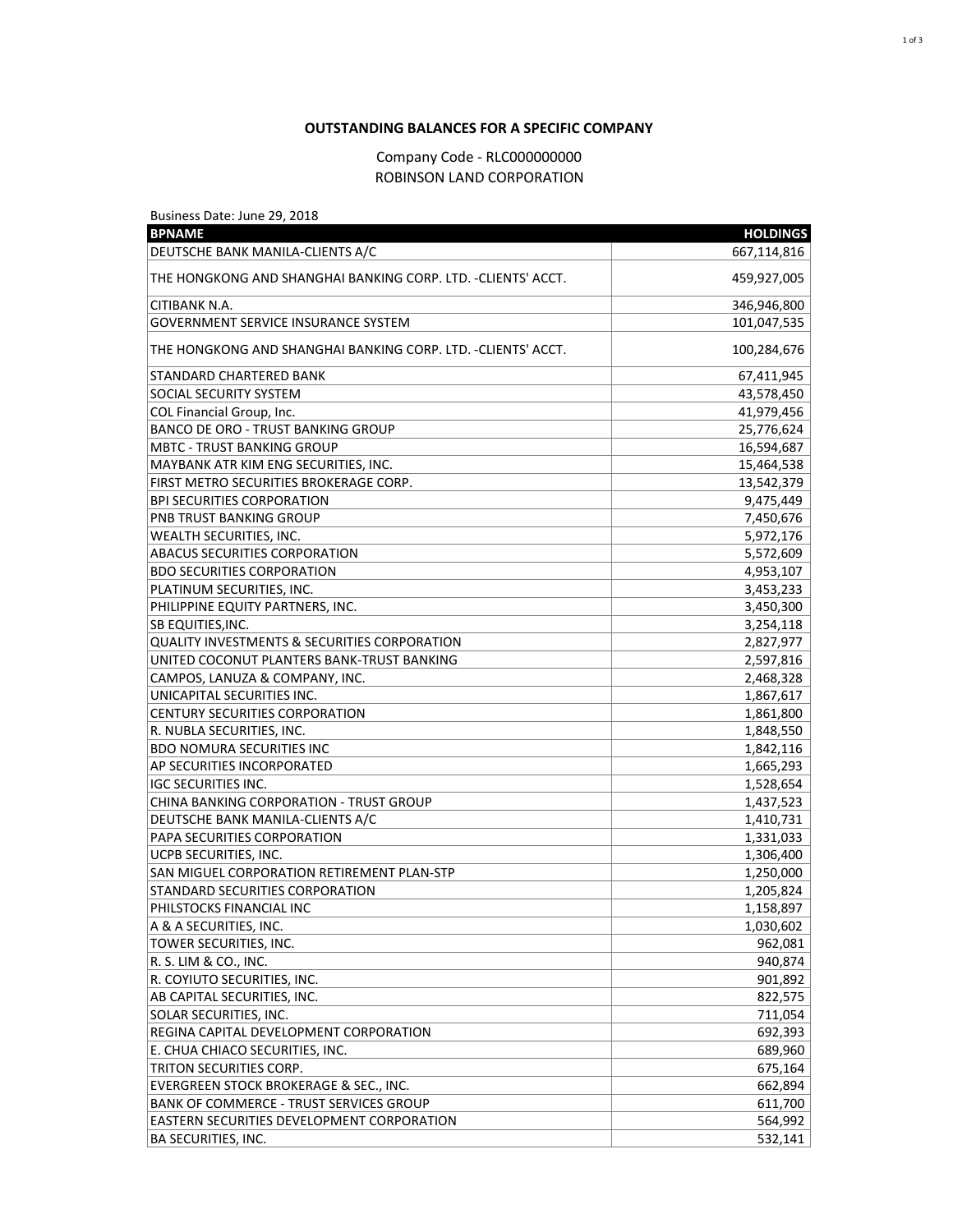| <b>BPNAME</b>                                           | <b>HOLDINGS</b> |
|---------------------------------------------------------|-----------------|
| ANSALDO, GODINEZ & CO., INC.                            | 524,576         |
| TANSENGCO & CO., INC.                                   | 490,170         |
| RCBC SECURITIES, INC.                                   | 485,768         |
| <b>GOLDSTAR SECURITIES, INC.</b>                        | 484,666         |
| IMPERIAL, DE GUZMAN, ABALOS & CO., INC.                 | 471,438         |
| YAO & ZIALCITA, INC.                                    | 437,779         |
| I. B. GIMENEZ SECURITIES, INC.                          | 394,835         |
| AB CAPITAL & INVESTMENT CORP. - TRUST & INVESTMENT DIV. | 366,849         |
| <b>ASTRA SECURITIES CORPORATION</b>                     | 355,947         |
| INVESTORS SECURITIES, INC,                              | 328,040         |
| <b>STRATEGIC EQUITIES CORP.</b>                         | 323,069         |
| LAND BANK OF THE PHILIPPINES-TRUST BANKING GROUP        | 314,684         |
| DAVID GO SECURITIES CORP.                               | 313,779         |
| FIRST INTEGRATED CAPITAL SECURITIES, INC.               | 294,113         |
| GLOBALINKS SECURITIES & STOCKS, INC.                    | 283,871         |
| RCBC TRUST & INVESTMENT DIVISION                        | 274,124         |
| WESTLINK GLOBAL EQUITIES, INC.                          | 273,152         |
| INTRA-INVEST SECURITIES, INC.                           | 263,259         |
| THE FIRST RESOURCES MANAGEMENT & SECURITIES CORP.       | 229,887         |
| <b>BDO-TIG SECURITIES SERVICES</b>                      | 214,019         |
| SUMMIT SECURITIES, INC.                                 | 208,872         |
| <b>BELSON SECURITIES, INC.</b>                          | 200,304         |
| PREMIUM SECURITIES, INC.                                | 198,349         |
| TIMSON SECURITIES, INC.                                 | 196,791         |
| YU & COMPANY, INC.                                      | 196,448         |
| NATIONAL REINSURANCE CORPORATION OF THE PHILIPPINES     | 190,304         |
| CITISECURITIES, INC.                                    | 177,046         |
| ASIASEC EQUITIES, INC.                                  | 158,720         |
| MDR SECURITIES, INC.                                    | 157,900         |
| SunSecurities, Inc.                                     | 150,340         |
| GOLDEN TOWER SECURITIES & HOLDINGS, INC.                | 135,853         |
| PNB SECURITIES, INC.                                    | 128,004         |
| UCPB GENERAL INSURANCE CO., INC.                        | 125,747         |
| AURORA SECURITIES, INC.                                 | 117,970         |
| ASIA UNITED BANK - TRUST & INVESTMENT GROUP             | 113,421         |
| OPTIMUM SECURITIES CORPORATION                          | 101,763         |
| <b>MANDARIN SECURITIES CORPORATION</b>                  | 94,995          |
| TRENDLINE SECURITIES CORPORATION                        | 92,800          |
| GUILD SECURITIES, INC.                                  | 89,355          |
| G.D. TAN & COMPANY, INC.                                | 88,281          |
| HDI SECURITIES, INC.                                    | 82,084          |
| DEUTSCHE REGIS PARTNERS, INC.                           | 76,789          |
| EQUITIWORLD SECURITIES, INC.                            | 75,880          |
| PAN ASIA SECURITIES CORP.                               | 71,700          |
| MERIDIAN SECURITIES, INC.                               | 71,318          |
| F. YAP SECURITIES, INC.                                 | 65,199          |
| NEW WORLD SECURITIES CO., INC.                          | 65,050          |
| <b>JSG SECURITIES, INC.</b>                             | 63,512          |
| SECURITIES SPECIALISTS, INC.                            | 59,371          |
| VENTURE SECURITIES, INC.                                | 58,303          |
| UPCC SECURITIES CORP.                                   | 58,029          |
| I. ACKERMAN & CO., INC.                                 | 56,553          |
| RTG & COMPANY, INC.                                     | 55,360          |
| H. E. BENNETT SECURITIES, INC.                          | 54,031          |
| E.SECURITIES, INC.                                      | 50,200          |
| UNITED COCONUT PLANTERS LIFE ASSURANCE CORPORATION      | 44,404          |
| JAKA SECURITIES CORP.                                   | 43,800          |
| R & L INVESTMENTS, INC.                                 | 40,227          |